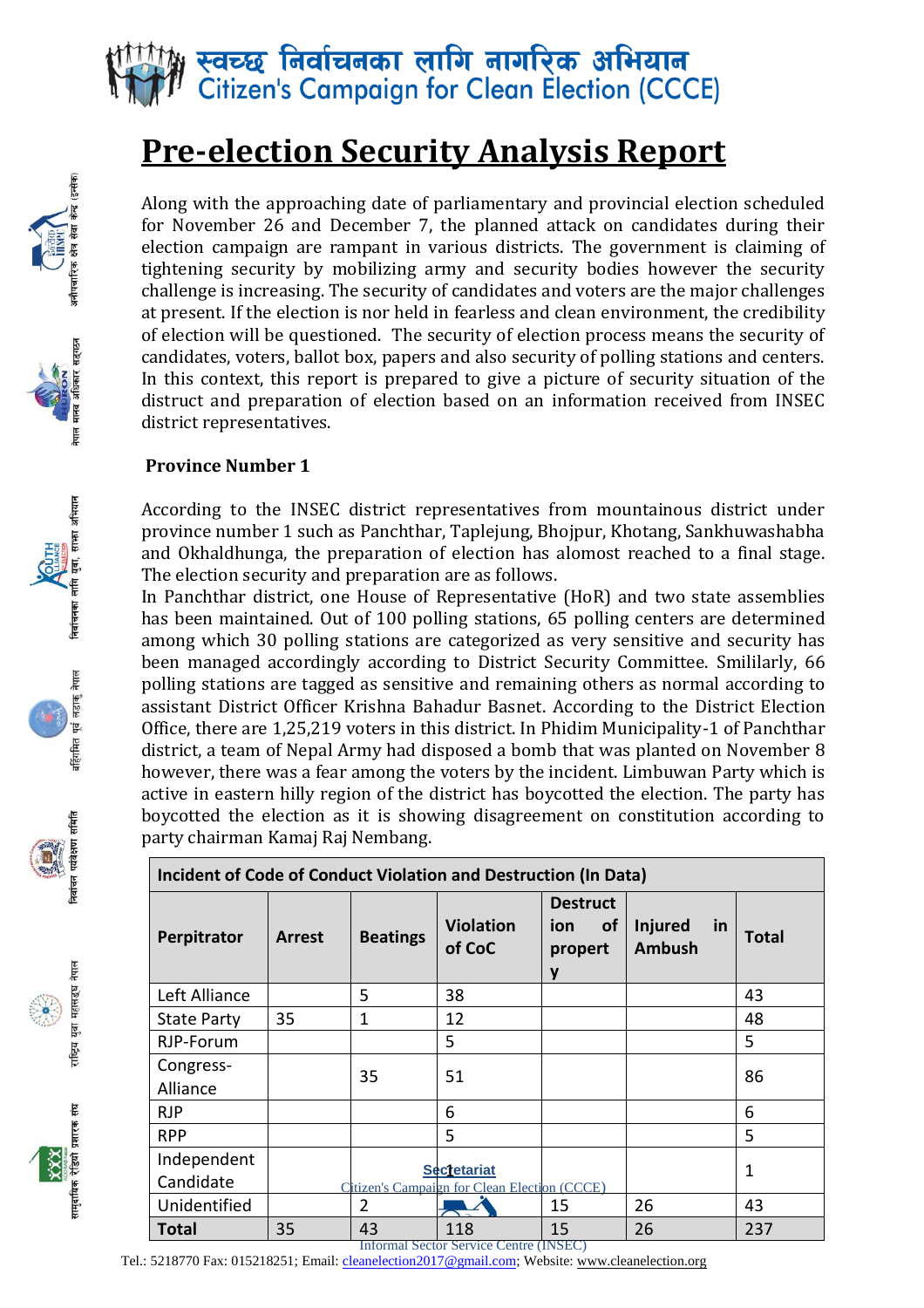## स्वच्छ निर्वाचनका लागि नागरिक अभियान<br>Citizen's Campaign for Clean Election (CCCE)

In Taplejung, 78 polling stations and 114 polling centers are maintained for one HoR and two state assembly's election. The District Security Committee has categorized 22 polling stations as very sensitive and 20 as sensitive. The security strategies have been maintained based on this categorizatuion according to the committee. Chief District Officer (CDO) Mana bahadur G.C said that at least eight local leaders of cadres of Nepal Communist Party (NCP) were taken into control from various places as they might possesses possible threat to security.

In Bhojpur, 77 polling stations and 148 polling centers have been determined for one HoR and two state assembly's election. Among these polling stations 17 polling stations are tagged as very sensitive and security strategy has been made based on their sensitivity. There are 1,13,891 voters in the district and recent alliance of leftist has polarized the political situation which might inflict clash between the parties. Meanwhile, the security threat has increased in the district after a bomb was detonated and bullet was fired targeting UML politbeuro member and candidate Sherdhan Rai of province number 2 at Temke Maiyung Rural Municipality-3, Kot during election canvassing. Police have arrested five district level leaders of Nepal Communist Party on charge of possible security threat in the district.

In Sankhuwasabha, the District Security Committee said that the security has been tightened for the upcoming parliamentary and provincial election. On the morning of November 14, after the incident of bpmb and bullet attack on UML candidate, the security has been tightened in the district and police has accelerated the security check accordingly according to the District Security Committee. The security risk is more in the district due to the geographical proximily in the district as there are no easy accessible roads. In the district, 153 polling stations and 53 polling centers are determined of which, 35 polling centers are categorized to be very sensitive and 28 as sensitive.

In Khotang district, 136 polling stations and 179 polling centers have been determined for the upcoming election. There are 1, 25,183 voters in the district. In security point of view, 28 polling stations are tagged as very sensitive and 54 as sensitive. The security strategies are being made based on this analysis according to the District Security Committee.

In Okhaldhunga, there is one constituency for HoR and two for state assembly. There are 1,0,2250 voters in the district for which 78 polling stations and 141 polling centers are determined. The district security committee has said that there might be some incident of clash as the election date is approaching however, there has not been any serious activities in the district until now, according to the committee.

In Solukhumbu, one HoR and two state assembly has been maintained. In this district there are 120 polling stations with 69011 voters. Inspector Pradhumna Kumar Adhikari of DPO said that the security has been tightened in the district with the mobilization of security force.

#### **Province Number 3**

 $\frac{1}{2}$ 

निर्वाचनका लागि यवा साफ्ना अभियान

पूर्व लडाकु नेपाल

समिति

मूज राष्ट्रिय

सामदायिक रेडियो प्रशारक संघ

Under this province, the first phase of election will be held in Ramechhap, Dolakha, Dhading, Sindhupalchok, Nuwakot and Rasuwa on November 26. According to the

\_ **Bo**ard Informal Sector Service Centre (INSEC) Tel.: 5218770 Fax: 015218251; Email[: cleanelection2017@gmail.com;](mailto:cleanelection2017@gmail.com) Website: [www.cleanelection.org](http://www.cleanelection.org/)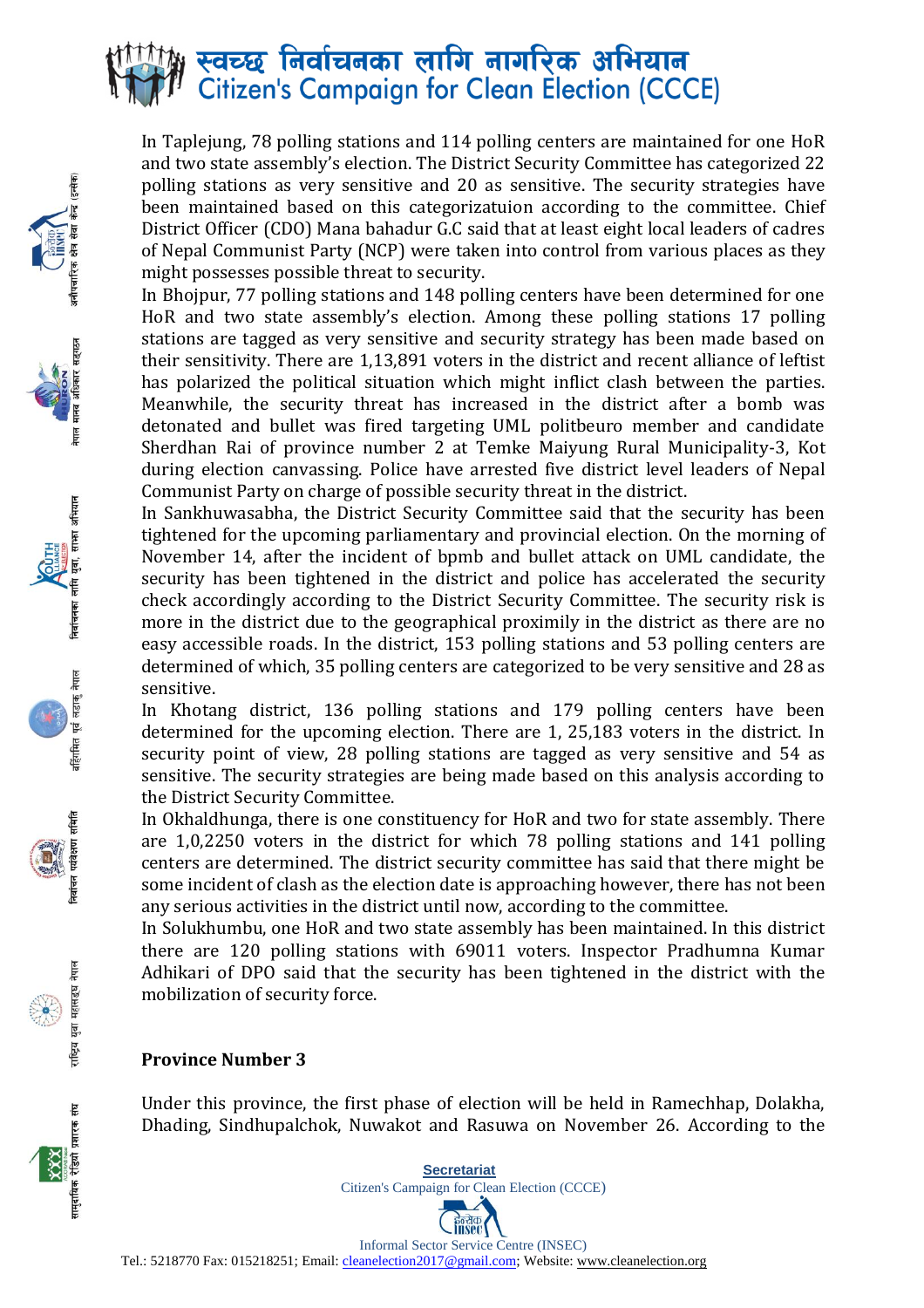

District Security Committee, the security strategies have been made based on the categorization of the polling centers in the district.

In Ramechhap district 191 polling stations have been determined of which 14 polling stations are categorized as very sensitive in security point of view. According to CDO Dilip Prasad Lamicchhane, 23 polling station are listed as sensitive and 53 as normal.

There are 1, 52,559 voters in the district of which 76,134 are male and 76,425 are female voters. All political parties are busy on their election campign in the district.

There is one HoR and two state assembly constituencies in the district. According to District Polling Officer Sachut Raj Uprety, there are 94 polling stations and 190 polling centers maintained in the district.

The District Security Committee has determined nine polling stations to be very sensitive, 24 as sensitive and 61 as normal. In very sensitive polling centers, base camp of armed police has bene established according to CDO Laxman Bikram Thapa.

In Dhading, there are two constituencies for HoR and four for state assembly. In the district, there are 109 polling stations and 275 polling centers according to the District Election Office. Of determined polling stations 86 are tagged as very sensitive and 23 as sensitive. There are total of 2, 33,505 voters in the district.

In Sindhupalchok, two HoR and four state assembly members constituencies have been maintained. There are 2,26,540 voters in the district. There are 285 polling centers.

Some of the polling centers are tagged as very sensitive in security point of view however security has been tightened in the district according to CDO Asman Tamang. In constituency number 1, the polling centers in Barhabise, Phulping, Thulopakhar, Kubinde, and Thumpakhar are tagged as sensitive as there is going to be a tough contest between left alliance candidate Agni Sapkota and presenr information minister Mohan Basnet.

According to CDO Jagdish Raj Baral of Nuwakot, security has been densly mobilized in the district. There are 129 polling station and 260 pollig centers in Nuwakot. Accordimg to CDO Baral, there are 54 polling stations tagged as too sensitive, 50 as sensitive and 24 as normal.

In Rasuwa district, there are two constituencies for state assembly and one for HoR. There are 32,322 voters with 34 polling centers and 45 polling stations.

Out if 34 polling centers of Rasuwa, 22 are tagged as sensitive according to the District Security Committee. Extra security will be mobilized in the district based on their sensitivity according to the Committee. According to CDO Hira Devi Paudel, Arukharka, Simbendi, Yarsa, Gautambuddha, Nirkubhume of Naukunda rural municipality, Langtang, Buddhim, Timure, Gatlang of Gosaikunda Rural Municipality and Kuwapani, Khalte, Dadgaun, Thulo Gaun of Uttarganga Rural Municipality are categorized to be sensitive.

#### **Province number 4**

The first phase of parliamentary and provincial election will be held in Baglung, Manang, Lamjung, Myagdi, Gorkha and Mustang on November 26. During these



 $\frac{1}{2}$ 

निर्वाचनका लागि यवा साफ्ना अभियान

पूर्व लडाकू नेपाल

समिति

मूज, राष्ट्रिय

> **Secretariat**  Citizen's Campaign for Clean Election (CCCE)



Informal Sector Service Centre (INSEC) Tel.: 5218770 Fax: 015218251; Email[: cleanelection2017@gmail.com;](mailto:cleanelection2017@gmail.com) Website: [www.cleanelection.org](http://www.cleanelection.org/)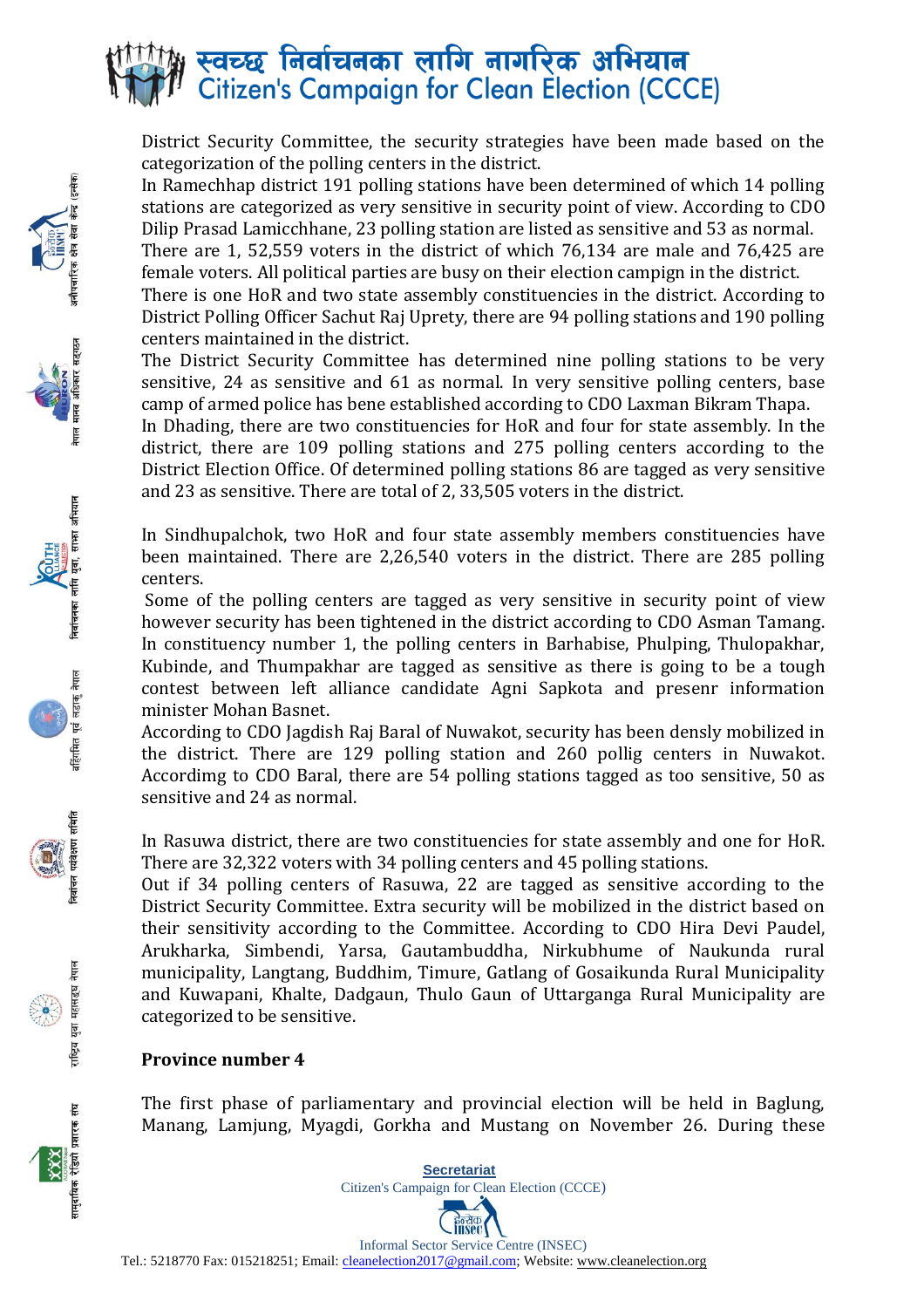# स्वच्छ निर्वाचनका लागि नागरिक अभियान<br>Citizen's Campaign for Clean Election (CCCE)

period, apart from Gorkha district, there has been no incidents reported on violation of election code of conduct.

In Manang district the District Administration Office has urged locals to vote without any fear as the security has been strengthened in the district. In this district there are 5,881 voters and 600 security has been mobilized for the election management and security of the polling centers according to acting CDO Dhirendra Raj Pandey.

In Myagdi district there are 72 polling stations and 106 polling centers. CDO Krishna Prasad Adhikari said that security strategy has been formulated based on the security sensitivity of the polling centers. High priority will be given to the sensitive area. The poll preparation is almost on a final phase according to the election office.

There are 1,15, 449 voters in the district of which 123 polling stations and 165 polling centers are determined. The District Administration Office said that the security has been tightened in the district.

In Mustang, there are 37 polling stations along with 37 polling centers. There are total of 9,427 voters in the district.

In Baglung, there are 103 polling stations and 199 polling centers in the district. There are total of 1,67, 282 voters in the district for two constituencies of HoR and 4 of state assemblies. According to the District Security Committee 42 polling centers of the district are tagged as sensitive and other 61 as normal accprding to CDO Bishnu Bahadur Thapa.

In Gorkha district, 68 polling stations are tagged as very sensitive in security point of view according to CDO Jitendra Basnet. Out of 213 polling stations, 133 are sensitive and 12 are tagged as normal according to security analysis. Unhealthy competition between the political parties, geographical proximity and contraband weapons are taken as security challenge.

#### **Province Number 5 and 6**

निर्वाचनका लागि युवा, साफा अभियान

पूर्व लडाकू नेपाल

समिति

मूज, राष्ट्रिय

संघ

सामदायिक रेडियो प्रशारक

The preparation of election in Mugu, Humla, Jumla, Dolpa, Kalikot, Jajarkot, Rolpa and Rukum under these province are almost in a final phase according to the election office.

There are some security threat in Rolpa during the first phase of election. In previous local level election, there were some incidents in this district. An unidentified people have detonated a bomb in the vehicle of left alliance candidate Barsha Man Pun at Madi rural municipality-1and also attacked with bullet which has shown a serious security threat in the district. Some of the polling stations are tagged as senstitive as there are no means of communication.

Police have arrested District in charge Dal Bahadur Khatri of NCP, Secretary Santosh Subedi on November 8. The party had called on general strike in the district against their arrest. On a same day police had arrested District Member Dhan bahadur Khatri 'Tiger'. After the series of arrest of their senior leaders, there is a security threat in the district.

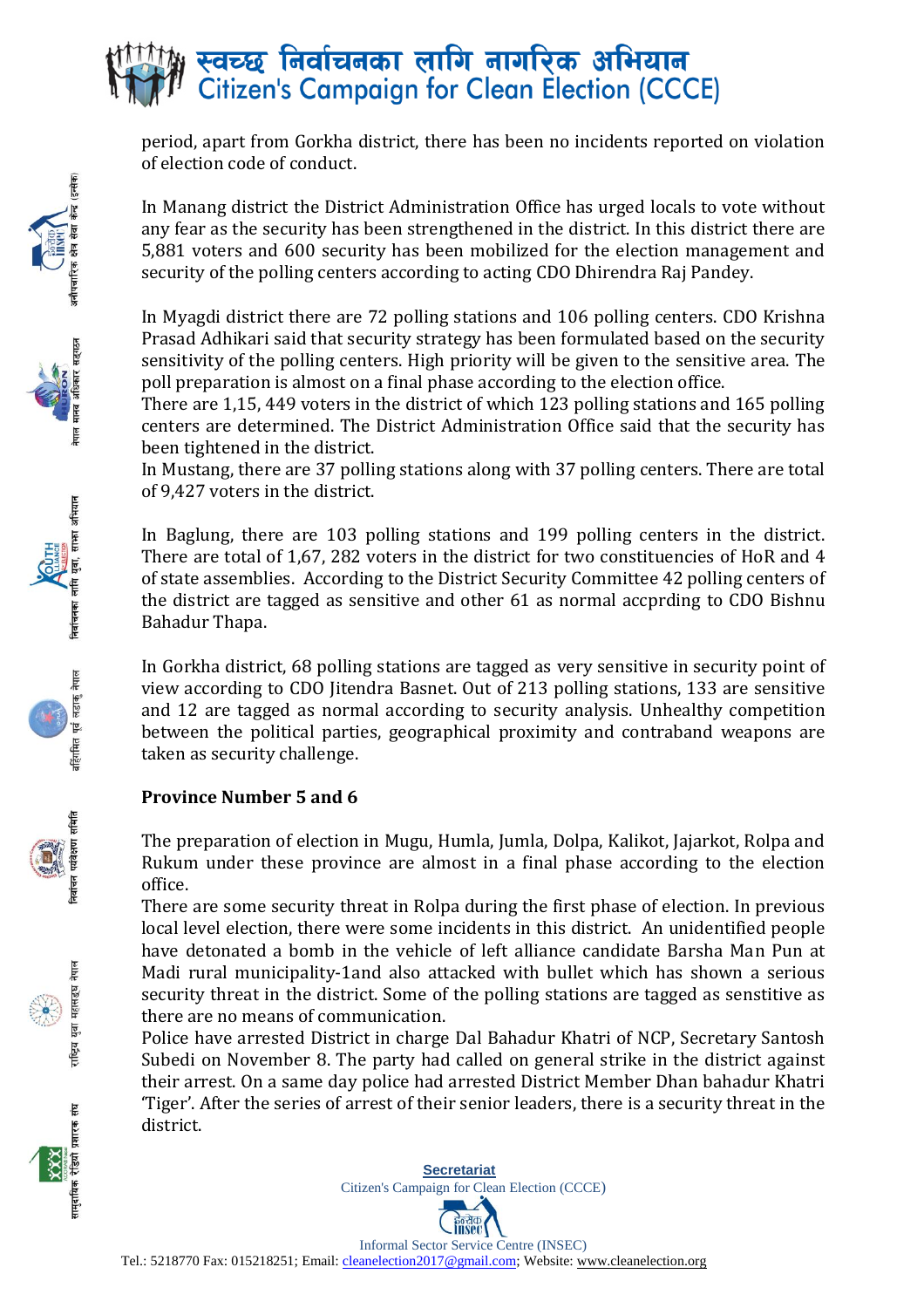

In Dolpa district has 37,000 population of which 18,989 are voters. Out of 66 polling cenrters of the district 22 polling centers are tagged as very sensitive and other 44 remained normal. Some of the rural municipalities bordering with Tibet are categorized as sensitive as they are out of communication. Only police communication is available in these municipalities according to District Election Office. The voter's education could not be effective in these area due to the people not being able to speak mother tounge.

In Rukum (West), nine polling stations out of 73 are tagged as very sensitive. Similarly, 57 are tagged as sensitive and seven remains normal according to assistant CDO Sher Bahadur Pun of west Rukum. An unidentified group had attacked the vehicle of Janardan Sharma, candidate of left alliance from Rukum west, with explosive on November 10 at Chaurjahari Sanibheri rural municipality-8, Goiri. There was no destruction on the attack. Police arrested zonal bereuo incharge Deepak Bista and District member Moti Ram Khadka of NCP on charge of their involvement. In Rukum West there are 84, 032 voters.

In Rukum east 17 polling centers out of 31 are tagged as very sensitive and two as normal according to CDP Bhupendra Sapkota. Only 42 polling centers are maintained out of 31 polling stations. The polling stations are tagged sensitive because of geographical proximity.

In Jajarkot, there are 116 polling centers and 85 polling stations. There are two constituencies for state assembly and one for HoR. Out of 116 polling centers, 12 are tagged as very sensitive, 28 as sensitive and 45 as normal according to district security committee.

In Mugu, there are 18 polling centers which are very sensitive. Out of 60 polling centers, the district security committee has tagged 18 as very sensitive, 19 as sensitive and 23 as normal. The polling center as Chayanath Rara Municipality-12 is categorized as very sensitive.

In Jumla, 90 polling centers of 76 polling stations are tagged as normal, sensitive and very sensitive according to the security committee. The security has bene managed based on this category.

In Humla out of 52 polling centers 21 are normal, 16 are sensitive and 15 are very sensitive according to assistant CDO. The security has been mobilized in sensitive area and in some remote part of the district chopper has been demanded for transporting ballot box.

In Kalikot district, there are 109 polling centers and 99 polling station determined. There are 64,900 voters in the district. In security point of view, this district is very sensitive. Out of 109 polling centers 68 are tagged as very sensitive, 29 as sensitive and two as normal according to CDO Badri Narayan Gaire.

#### **Province Number 7**

In province number 7, the first phase of election will be held in Bajura, Bajhang, Baitadi and Darchula.

Puchaudi Municipality of Baitadi is tagged as very sensitive and security measures have been taken according to CDO Siddha Raj Joshi. Out of 182 polling centers, three











मूज



 $\frac{1}{2}$